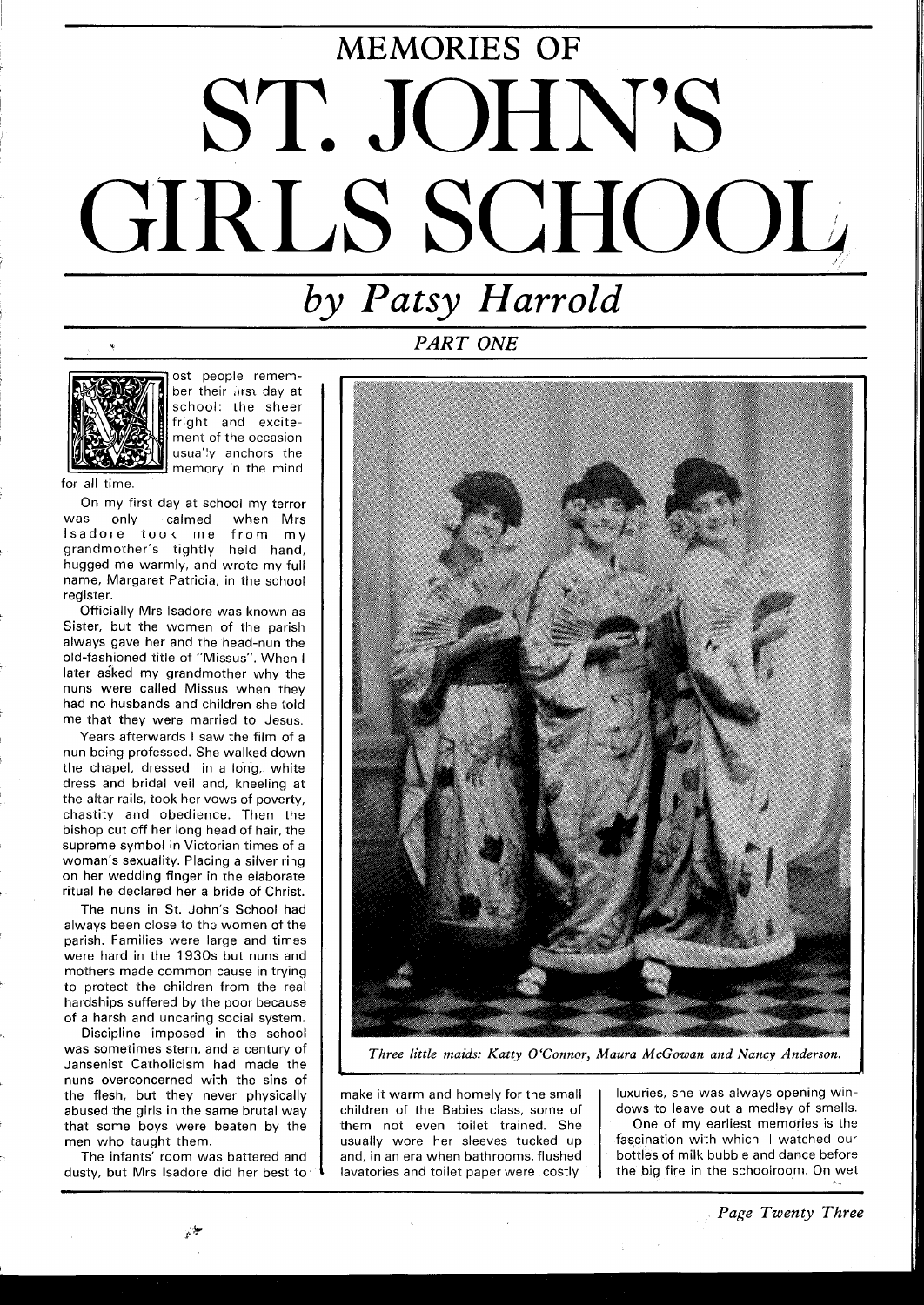

*An action song by Patsy Eiarrold and her classmates.* 

days she dried our sodden coats and with one, brisk, upward movement of her elbow and pointer, rather like a rocket being launched into outer space, she raised our flagging spirits as she led us in this chorus:

"Ta se ag fearthainn, ag fearthairn go trom.

Taimid ar scoil agus fanaimid ann. Beidh rinnce is canna is sport agus greann,

Nuair a bhionn se ag fearthainn, ag fearthainn go trom".

("It's raining, raining heavily,

We are at school and there we will stay.

We'll have dancing and singing and sporting and mirth,

When it's raining, raining heavily").

Sometimes in the early summer Mrs lsadore sat us down in the sweetsmelling meadow beside the school, behind St. John's Cathedral. This treat was known as "going to the field".

For catechism we had. Miss Kennedy. She was a holy terror. If we were unable to finish the Hail Mary, she had a way of dropping her false teeth on to her lower lip which frightened even the boldest of us.

To be fair to her, she was a poorlypaid substitute teacher, with no formal training. These junior-assistant mistresses, or "Jams" as they were known for short, were always in such demand that at one stage my grandfather, when reading a newspaper, remarked: "There must be no end to the amount of Jam being made in the country!"

 $\frac{1}{2}$ 

*Page Twenty Four* 

Poor Miss Kennedy had the almost impossible task of teachinq the "strays", known officially as "Miss Kennedy's class". The class contained children who, through parental neqlect, physical handicap or mental disorder, could not keep up with the others. Our new, emerging nation was preoccupied with other priorities to care too much about what happened to these children.

When our year with Sr. lsadore was coming to an end, we fretted as we waited to pass into "Middles". But this change had its mixed biessinqs, as the lady who taught Middle Infants was a cheerful, golf-playinq extrovert who had little patience with small children.

As we looked ahead with eaqer anticipation to our new adventure, none of us could have foreseen that sad day more than thirty years later when the old Garryowen school, with its imposing stone structure, would be reduced to rubble in the late 1960s. The school had complemented the Gothic cathedral and the parochial house, and when it was demolished the qrace and beauty of the whole cathedral close was spoiled.

In truth, however, like most Victorian public buildings, the interior had many shortcomings. Goinq back through the decades in my mind's eye, I can see the overcrowded classrooms with their high ceilings, dreary qreen walls, dusty aspidistras and hard benches - most benches occupied by three children at the same time. One of the worst for wear rooms was called

"The Bower", though anything less like a bower is hard to imagine.

Then there was the  $\mathrm{``Nuns'}$  Room $''$ which no one dared to enter. It was only in later life that it occurred to me that there was a toilet in this room for the nuns' use. To us children nuns were other wordly kind of beings, entirely independent of the normal bodily functions.

The front hall was an intimidating place, full of stuffed birds who glared out of their cases with maliqnant eyes. This little-used entrance was mainly the preserve of the clergy, school inspectors and, occasionally, the bishop, and seemed to belong more in spirit to the cathedral rather than to the less pretentious school.

Miss O'Connor's room was a haven in the time-worn building. It was a smail assembly room with a stage at one end and a piano at the other. Expensive miniature open-up desks were ' placed in an open-ended rectanqle in the centre of the room. Each desk had its own tiny Bentwood chair of the type used in the big shops and expensive cafes of the 1920s and 1930s. Hiqh up on the wall above the piano, was a statue of the Virgin Mary.

Each May the statue was taken down and placed on the floor, facing the stage. My grandmother and other mothers spent what they could illafford at the market on bunches of flowers, while the parents who were too poor to be able to afford these flowers searched the banks and hedges of the Shannon for wild blossoms for